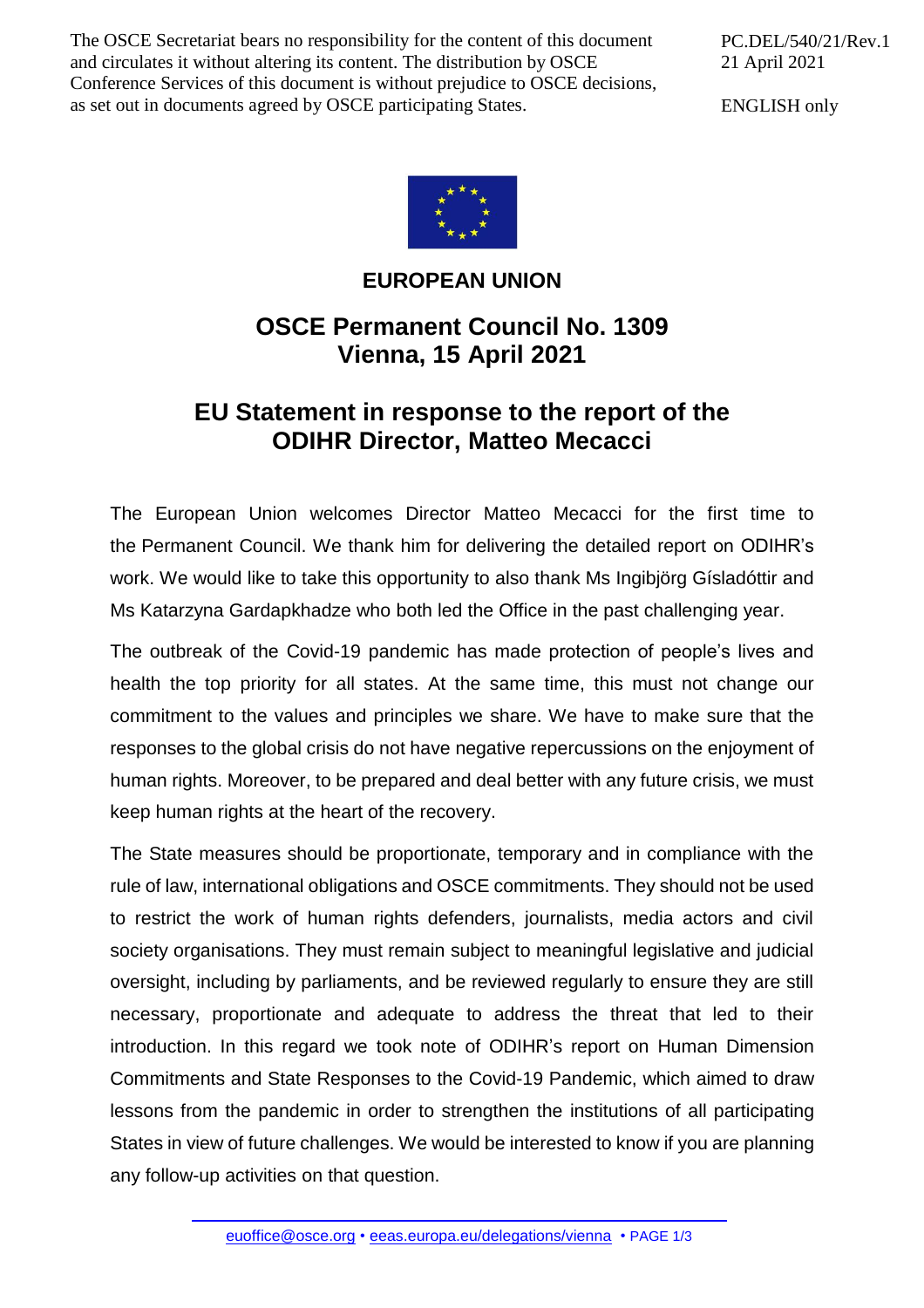The circumstances are indeed extraordinary. Nevertheless, we call on all participating States to strengthen their efforts towards a full implementation of their OSCE commitments and reversing existing violations. We remain gravely concerned about the dire human rights situation in the Autonomous Republic of Crimea and the City of Sevastopol since its illegal annexation by Russia, which we condemn and will not recognize. We are also gravely concerned about the situation in Belarus. We repeat our call on Belarus to implement the Moscow Mechanism report recommendations and listen to the Belarusian people's call for organizing free and fair presidential elections based on international standards and fully respecting relevant OSCE commitments.

We welcome the Office's continued efforts to support the human rights defenders, as well as the continuing work on torture prevention and freedom of assembly and association. We value the expert guidance that ODIHR has continued to offer to the participating States on ensuring the rule of law and the independence of the judiciary, respecting human rights and fundamental freedoms, strengthening democratic institutions, increasing the political participation of women, as well as on ensuring inclusive and diverse societies by promoting tolerance and combating all forms of discrimination, including by preventing and combating hate crimes, promoting gender equality and combating gender-based violence.

ODIHR´s work and its assistance to the participating States, as well as to the OSCE field missions remained vital despite the pandemic limitations. The Office skilfully and successfully managed the transition from in-person meetings, workshops and seminars to online activities. Nevertheless, we still see great merit in in-person encounters and hope that soon it will be possible to get back to them.

We greatly appreciate that despite challenging circumstances and scarce financial resources ODIHR was able to deploy 16 election observation missions in 2020. Let me also express our highest appreciation to monitors whose commitment in this challenging times made the EOMs possible. We also thank ODIHR for putting in place extra measures to protect their health. We reiterate our full support to ODIHR's internationally recognised election observation methodology. We also attach great importance to the recommendations emerging from the OSCE election observation missions, both inside and outside the EU, and remain committed to following-up on them, at the same time calling on other OSCE participating States to act likewise.